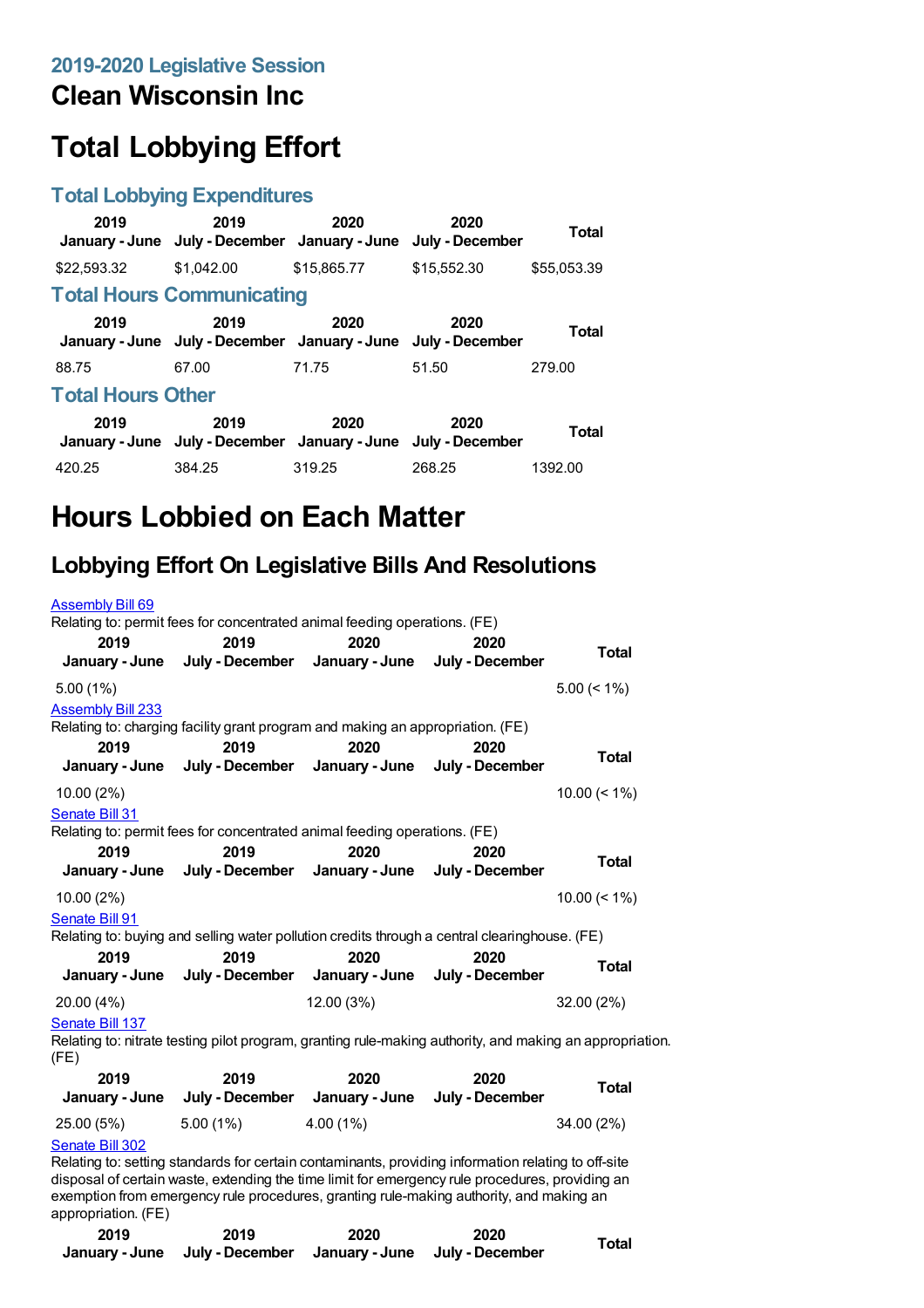| 25.00 (5%)                                                       | 23.00 (5%)  |                         | 16.00 (4%)                                                                          |                                                                                                                                                                                                           | 64.00 (4%)                                                                                              |
|------------------------------------------------------------------|-------------|-------------------------|-------------------------------------------------------------------------------------|-----------------------------------------------------------------------------------------------------------------------------------------------------------------------------------------------------------|---------------------------------------------------------------------------------------------------------|
| <b>Assembly Bill 113</b>                                         |             |                         |                                                                                     |                                                                                                                                                                                                           |                                                                                                         |
|                                                                  |             |                         |                                                                                     | Relating to: buying and selling water pollution credits through a central clearinghouse. (FE)                                                                                                             |                                                                                                         |
| 2019                                                             |             | 2019                    | 2020                                                                                | 2020                                                                                                                                                                                                      | <b>Total</b>                                                                                            |
| January - June                                                   |             | July - December         | January - June                                                                      | July - December                                                                                                                                                                                           |                                                                                                         |
| 31.00 (6%)                                                       |             |                         |                                                                                     |                                                                                                                                                                                                           | 31.00 (2%)                                                                                              |
| Senate Bill 494                                                  |             |                         |                                                                                     |                                                                                                                                                                                                           |                                                                                                         |
|                                                                  |             |                         |                                                                                     | Relating to: the school district revenue limit adjustment for energy efficiency projects. (FE)                                                                                                            |                                                                                                         |
| 2019<br>January - June                                           |             | 2019<br>July - December | 2020<br>January - June                                                              | 2020<br>July - December                                                                                                                                                                                   | <b>Total</b>                                                                                            |
|                                                                  |             |                         |                                                                                     |                                                                                                                                                                                                           |                                                                                                         |
|                                                                  | $5.00(1\%)$ |                         |                                                                                     |                                                                                                                                                                                                           | $5.00 \le 1\%$                                                                                          |
| <b>Assembly Bill 323</b><br>authority. (FE)                      |             |                         |                                                                                     | Relating to: regulating fire fighting foam that contains certain contaminants and granting rule-making                                                                                                    |                                                                                                         |
| 2019                                                             |             | 2019                    | 2020                                                                                | 2020                                                                                                                                                                                                      |                                                                                                         |
| January - June                                                   |             | July - December         | January - June                                                                      | July - December                                                                                                                                                                                           | <b>Total</b>                                                                                            |
|                                                                  | 9.00(2%)    |                         | 4.00(1%)                                                                            |                                                                                                                                                                                                           | 13.00 $($ < 1% $)$                                                                                      |
| Senate Bill 423                                                  |             |                         |                                                                                     |                                                                                                                                                                                                           |                                                                                                         |
| remediation. (FE)<br>2019                                        |             | 2019                    | 2020                                                                                | Relating to: lead testing of potable water sources in certain schools; providing loans for lead<br>remediation in certain schools; and providing an exception to referendum restrictions for lead<br>2020 |                                                                                                         |
| January - June                                                   |             | July - December         | January - June                                                                      | July - December                                                                                                                                                                                           | <b>Total</b>                                                                                            |
|                                                                  | 27.00 (6%)  |                         | 4.00(1%)                                                                            |                                                                                                                                                                                                           | 31.00 (2%)                                                                                              |
| Senate Bill 424                                                  |             |                         |                                                                                     |                                                                                                                                                                                                           |                                                                                                         |
| and child care. (FE)                                             |             |                         |                                                                                     | Relating to: testing for lead in drinking water in facilities used for recreational and educational camps                                                                                                 |                                                                                                         |
| 2019                                                             |             | 2019                    | 2020                                                                                | 2020                                                                                                                                                                                                      | <b>Total</b>                                                                                            |
| January - June                                                   |             | July - December         | January - June                                                                      | July - December                                                                                                                                                                                           |                                                                                                         |
|                                                                  | 27.00 (6%)  |                         | 4.00(1%)                                                                            |                                                                                                                                                                                                           | 31.00 (2%)                                                                                              |
| <b>Assembly Bill 148</b><br>(FE)                                 |             |                         |                                                                                     | Relating to: nitrate testing pilot program, granting rule-making authority, and making an appropriation.                                                                                                  |                                                                                                         |
| 2019                                                             |             | 2019                    | 2020                                                                                | 2020                                                                                                                                                                                                      | <b>Total</b>                                                                                            |
|                                                                  |             |                         | January - June July - December January - June July - December                       |                                                                                                                                                                                                           |                                                                                                         |
|                                                                  |             |                         | 4.00(1%)                                                                            |                                                                                                                                                                                                           | $4.00 \le 1\%$                                                                                          |
| <b>Assembly Bill 237</b><br>energy and wind energy systems. (FE) |             |                         |                                                                                     |                                                                                                                                                                                                           | Relating to: reimbursement grants to employers for payment of costs for certification programs in solar |
| 2019                                                             |             | 2019                    | 2020                                                                                | 2020                                                                                                                                                                                                      | <b>Total</b>                                                                                            |
| January - June                                                   |             | July - December         | January - June                                                                      | July - December                                                                                                                                                                                           |                                                                                                         |
|                                                                  |             |                         | $4.00(1\%)$                                                                         |                                                                                                                                                                                                           | 4.00 $($ < 1%)                                                                                          |
| <b>Assembly Bill 266</b>                                         |             |                         |                                                                                     |                                                                                                                                                                                                           |                                                                                                         |
|                                                                  |             |                         | Relating to: a flood risk reduction pilot project and making an appropriation. (FE) |                                                                                                                                                                                                           |                                                                                                         |
| 2019                                                             |             | 2019                    | 2020                                                                                | 2020                                                                                                                                                                                                      | <b>Total</b>                                                                                            |
| January - June                                                   |             | July - December         | January - June                                                                      | July - December                                                                                                                                                                                           |                                                                                                         |
|                                                                  |             |                         | 4.00(1%)                                                                            |                                                                                                                                                                                                           | 4.00 $($ < 1% $)$                                                                                       |
| <b>Assembly Bill 637</b><br>appropriation. (FE)                  |             |                         |                                                                                     | Relating to: farmland preservation implementation grants, agreements, and tax credits and making an                                                                                                       |                                                                                                         |
| 2019                                                             |             | 2019                    | 2020                                                                                | 2020                                                                                                                                                                                                      |                                                                                                         |
| January - June                                                   |             | July - December         | January - June                                                                      | July - December                                                                                                                                                                                           | <b>Total</b>                                                                                            |
|                                                                  |             |                         | $4.00(1\%)$                                                                         |                                                                                                                                                                                                           | 4.00 $($ < 1%)                                                                                          |
| <b>Assembly Bill 700</b>                                         |             |                         | emergency rule procedures, and granting rule-making authority. (FE)                 | Relating to: notifying counties of certain water pollution violations, providing an exemption from                                                                                                        |                                                                                                         |
| 2019                                                             |             | 2019                    | 2020                                                                                | 2020                                                                                                                                                                                                      |                                                                                                         |
| January - June                                                   |             |                         | July - December January - June                                                      | July - December                                                                                                                                                                                           | <b>Total</b>                                                                                            |
|                                                                  |             |                         | 4.00 (1%)                                                                           |                                                                                                                                                                                                           | 4.00 $($ < 1% $)$                                                                                       |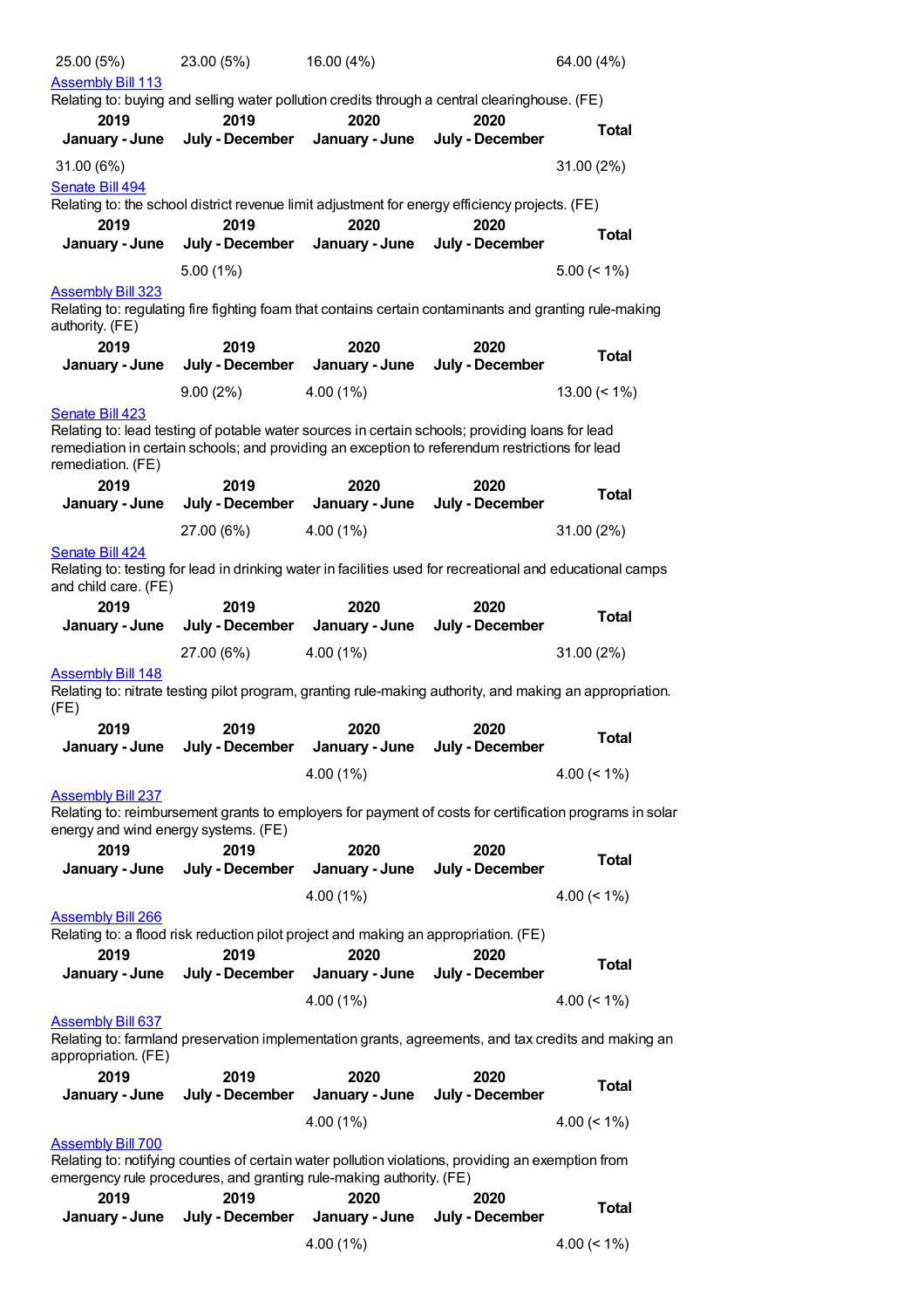| <b>Assembly Bill 764</b>                            |                 |                                                                                                                                                                                                          |                 |                   |
|-----------------------------------------------------|-----------------|----------------------------------------------------------------------------------------------------------------------------------------------------------------------------------------------------------|-----------------|-------------------|
|                                                     |                 | Relating to: creating a grant program for farmers who use certain sustainable practices, granting rule-                                                                                                  |                 |                   |
| making authority, and making an appropriation. (FE) |                 |                                                                                                                                                                                                          |                 |                   |
| 2019                                                | 2019            | 2020                                                                                                                                                                                                     | 2020            | <b>Total</b>      |
| January - June                                      | July - December | January - June                                                                                                                                                                                           | July - December |                   |
|                                                     |                 | 4.00(1%)                                                                                                                                                                                                 |                 | 4.00 $($ < 1%)    |
| <b>Assembly Bill 766</b>                            |                 |                                                                                                                                                                                                          |                 |                   |
|                                                     |                 | Relating to: evaluating the social cost of carbon emissions. (FE)                                                                                                                                        |                 |                   |
| 2019                                                | 2019            | 2020                                                                                                                                                                                                     | 2020            |                   |
| January - June                                      | July - December | January - June                                                                                                                                                                                           | July - December | <b>Total</b>      |
|                                                     |                 | 4.00 (1%)                                                                                                                                                                                                |                 |                   |
|                                                     |                 |                                                                                                                                                                                                          |                 | 4.00 $($ < 1% $)$ |
| <b>Assembly Bill 790</b>                            |                 |                                                                                                                                                                                                          |                 |                   |
|                                                     |                 | Relating to: county conservation staffing and making an appropriation. (FE)                                                                                                                              |                 |                   |
| 2019                                                | 2019            | 2020                                                                                                                                                                                                     | 2020            | <b>Total</b>      |
| January - June                                      | July - December | January - June                                                                                                                                                                                           | July - December |                   |
|                                                     |                 | 4.00 (1%)                                                                                                                                                                                                |                 | $4.00 (< 1\%)$    |
| Senate Bill 575                                     |                 |                                                                                                                                                                                                          |                 |                   |
|                                                     |                 | Relating to: farmland preservation implementation grants, agreements, and tax credits and making an                                                                                                      |                 |                   |
| appropriation. (FE)                                 |                 |                                                                                                                                                                                                          |                 |                   |
| 2019                                                | 2019            | 2020                                                                                                                                                                                                     | 2020            | <b>Total</b>      |
| January - June                                      | July - December | January - June                                                                                                                                                                                           | July - December |                   |
|                                                     |                 | 4.00 (1%)                                                                                                                                                                                                |                 | 4.00 $($ < 1% $)$ |
| <b>Senate Bill 710</b>                              |                 |                                                                                                                                                                                                          |                 |                   |
|                                                     |                 | Relating to: the private on-site wastewater treatment system replacement or rehabilitation grant                                                                                                         |                 |                   |
| program. (FE)                                       |                 |                                                                                                                                                                                                          |                 |                   |
| 2019                                                | 2019            | 2020                                                                                                                                                                                                     | 2020            |                   |
| January - June                                      | July - December | January - June                                                                                                                                                                                           | July - December | <b>Total</b>      |
|                                                     |                 |                                                                                                                                                                                                          |                 |                   |
|                                                     |                 | 4.00 (1%)                                                                                                                                                                                                |                 | 4.00 $(< 1\%)$    |
| Senate Bill 715                                     |                 |                                                                                                                                                                                                          |                 |                   |
|                                                     |                 | Relating to: grants and funding for water stewardship certification, a grazing coordinator position,<br>producer-led watershed protection grants, lake protection, soil and water conservation, and crop |                 |                   |
|                                                     |                 | insurance premium rebates for cover crops; granting rule-making authority; and making an                                                                                                                 |                 |                   |
| appropriation. (FE)                                 |                 |                                                                                                                                                                                                          |                 |                   |
| 2019                                                | 2019            | 2020                                                                                                                                                                                                     | 2020            |                   |
| January - June                                      | July - December | January - June                                                                                                                                                                                           | July - December | <b>Total</b>      |
|                                                     |                 |                                                                                                                                                                                                          |                 | $4.00 \le 1\%$    |
|                                                     |                 | 4.00(1%)                                                                                                                                                                                                 |                 |                   |
| Senate Bill 718                                     |                 | Relating to: creating a pilot grant program for farmers to reduce nitrate loading, funding research for                                                                                                  |                 |                   |
|                                                     |                 | nitrate loading reduction methods, extending the time limit for emergency rule procedures, providing                                                                                                     |                 |                   |
|                                                     |                 | an exemption from emergency rule procedures, granting rule-making authority, and making an                                                                                                               |                 |                   |
| appropriation. (FE)                                 |                 |                                                                                                                                                                                                          |                 |                   |
| 2019                                                | 2019            | 2020                                                                                                                                                                                                     | 2020            |                   |
| January - June                                      | July - December | January - June                                                                                                                                                                                           | July - December | <b>Total</b>      |
|                                                     |                 | 4.00 (1%)                                                                                                                                                                                                |                 |                   |
|                                                     |                 |                                                                                                                                                                                                          |                 | 4.00 $(< 1\%)$    |
| <b>Senate Bill 723</b>                              |                 |                                                                                                                                                                                                          |                 |                   |
|                                                     |                 | Relating to: county conservation staffing and making an appropriation. (FE)                                                                                                                              |                 |                   |
| 2019                                                | 2019            | 2020                                                                                                                                                                                                     | 2020            | <b>Total</b>      |
| January - June                                      |                 | July - December January - June                                                                                                                                                                           | July - December |                   |
|                                                     |                 | 4.00 (1%)                                                                                                                                                                                                |                 | 4.00 $($ < 1%)    |
| Senate Bill 725                                     |                 |                                                                                                                                                                                                          |                 |                   |
|                                                     |                 | Relating to: biomanipulation projects to improve the water quality of lakes and impoundments and                                                                                                         |                 |                   |
| making an appropriation. (FE)                       |                 |                                                                                                                                                                                                          |                 |                   |
| 2019                                                | 2019            | 2020                                                                                                                                                                                                     | 2020            | <b>Total</b>      |
| January - June                                      | July - December | January - June                                                                                                                                                                                           | July - December |                   |
|                                                     |                 | 4.00(1%)                                                                                                                                                                                                 |                 | 4.00 $($ < 1% $)$ |
| January 2020 Special Session Senate Bill 4          |                 |                                                                                                                                                                                                          |                 |                   |
|                                                     |                 | Relating to: county-based agriculture positions in the Division of Extension of the University of                                                                                                        |                 |                   |
| Wisconsin-Madison and making an appropriation. (FE) |                 |                                                                                                                                                                                                          |                 |                   |
| 2019                                                | 2019            | 2020                                                                                                                                                                                                     | 2020            |                   |
|                                                     |                 |                                                                                                                                                                                                          |                 | <b>Total</b>      |

**January - June**

**July - December**

**January - June**

**July - December**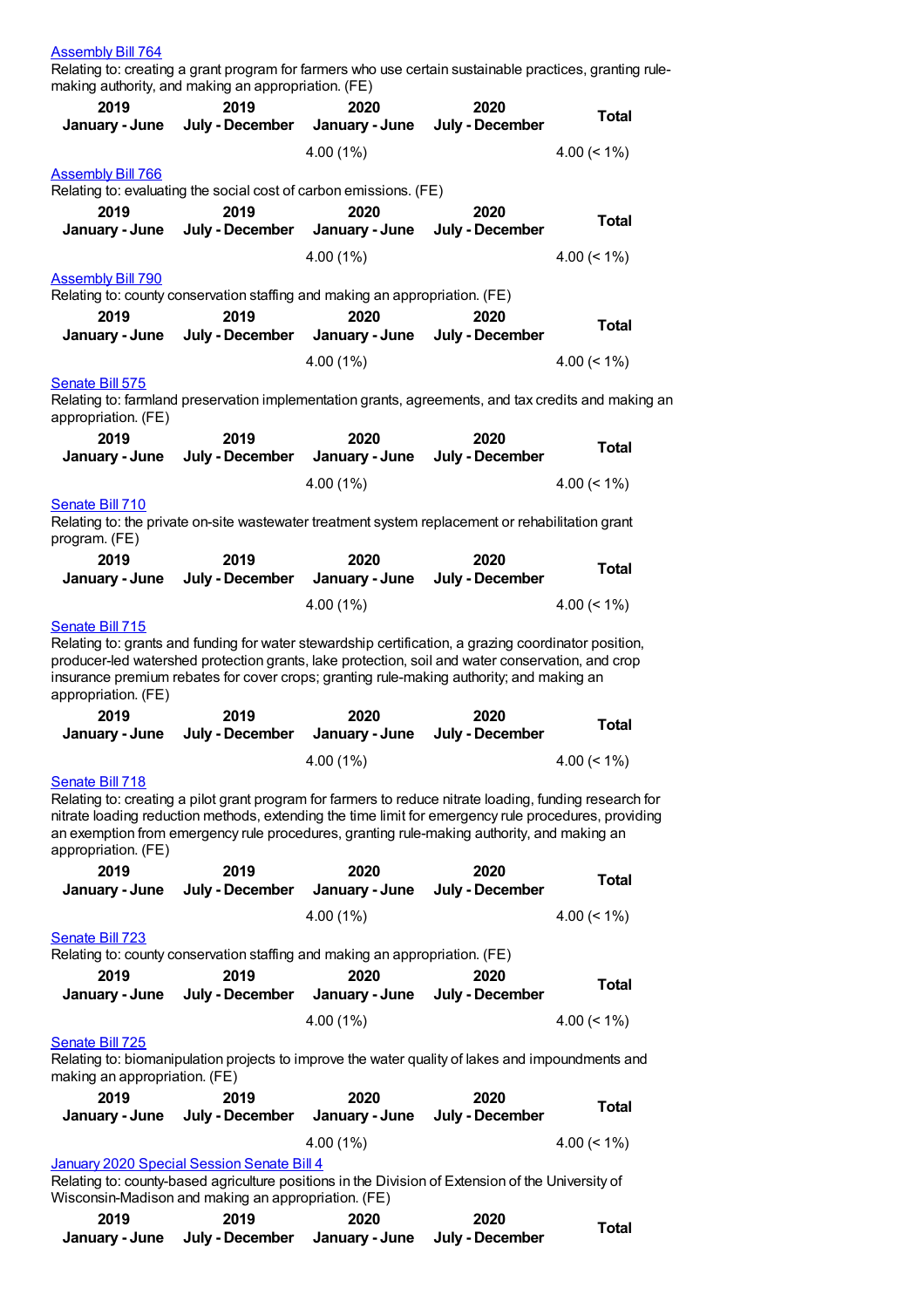|                                   |                                                                                                                                                                                                                                                                                                                             | 4.00 (1%)              |                         | 4.00 $($ < 1% $)$                                                                                      |
|-----------------------------------|-----------------------------------------------------------------------------------------------------------------------------------------------------------------------------------------------------------------------------------------------------------------------------------------------------------------------------|------------------------|-------------------------|--------------------------------------------------------------------------------------------------------|
| Senate Bill 559                   |                                                                                                                                                                                                                                                                                                                             |                        |                         |                                                                                                        |
|                                   | Relating to: bid requirements for public inland lake protection and rehabilitation districts.                                                                                                                                                                                                                               |                        |                         |                                                                                                        |
| 2019<br>January - June            | 2019<br>July - December                                                                                                                                                                                                                                                                                                     | 2020<br>January - June | 2020<br>July - December | <b>Total</b>                                                                                           |
|                                   |                                                                                                                                                                                                                                                                                                                             | 12.00 (3%)             |                         | $12.00 (< 1\%)$                                                                                        |
| Senate Bill 808                   |                                                                                                                                                                                                                                                                                                                             |                        |                         |                                                                                                        |
|                                   | Relating to: livestock facility siting and expansion and granting rule-making authority. (FE)                                                                                                                                                                                                                               |                        |                         |                                                                                                        |
| 2019<br>January - June            | 2019<br>July - December                                                                                                                                                                                                                                                                                                     | 2020<br>January - June | 2020<br>July - December | <b>Total</b>                                                                                           |
|                                   |                                                                                                                                                                                                                                                                                                                             |                        |                         |                                                                                                        |
|                                   |                                                                                                                                                                                                                                                                                                                             | 12.00 (3%)             |                         | 12.00 $($ < 1% $)$                                                                                     |
| <b>Assembly Bill 794</b>          | Relating to: public notice and comment period for certain groundwater standards. (FE)                                                                                                                                                                                                                                       |                        |                         |                                                                                                        |
| 2019                              | 2019                                                                                                                                                                                                                                                                                                                        | 2020                   | 2020                    |                                                                                                        |
| January - June                    | July - December                                                                                                                                                                                                                                                                                                             | January - June         | July - December         | Total                                                                                                  |
|                                   |                                                                                                                                                                                                                                                                                                                             | 16.00 (4%)             |                         | 16.00 $($ < 1%)                                                                                        |
| Senate Bill 708                   |                                                                                                                                                                                                                                                                                                                             |                        |                         |                                                                                                        |
|                                   | Relating to: public notice and comment period for certain groundwater standards. (FE)                                                                                                                                                                                                                                       |                        |                         |                                                                                                        |
| 2019                              | 2019                                                                                                                                                                                                                                                                                                                        | 2020                   | 2020                    | <b>Total</b>                                                                                           |
| January - June                    | July - December                                                                                                                                                                                                                                                                                                             | January - June         | July - December         |                                                                                                        |
|                                   |                                                                                                                                                                                                                                                                                                                             | 16.00 (4%)             |                         | 16.00 $($ < 1% $)$                                                                                     |
| Senate Bill 773                   |                                                                                                                                                                                                                                                                                                                             |                        |                         |                                                                                                        |
| and making an appropriation. (FE) |                                                                                                                                                                                                                                                                                                                             |                        |                         | Relating to: providing funding related to PFAS programs and positions, granting rule-making authority, |
| 2019                              | 2019                                                                                                                                                                                                                                                                                                                        | 2020                   | 2020                    | <b>Total</b>                                                                                           |
| January - June                    | July - December                                                                                                                                                                                                                                                                                                             | January - June         | July - December         |                                                                                                        |
| Senate Bill 772                   |                                                                                                                                                                                                                                                                                                                             | 16.00 (4%)             |                         | 16.00 $($ < 1%)                                                                                        |
| 2019<br>January - June            | Relating to: PFAS standards and grant programs, providing blood testing for certain individuals,<br>requiring a cancer cluster study, extending the time limit for emergency rule procedures, providing an<br>exemption from emergency rule procedures, and granting rule-making authority. (FE)<br>2019<br>July - December | 2020<br>January - June | 2020<br>July - December | <b>Total</b>                                                                                           |
|                                   |                                                                                                                                                                                                                                                                                                                             | 20.00 (5%)             |                         |                                                                                                        |
| Senate Bill 716                   |                                                                                                                                                                                                                                                                                                                             |                        |                         | 20.00 (1%)                                                                                             |
| (FE)                              | Relating to: prohibiting the sale and use of coal tar-based sealants and high PAH sealant products.                                                                                                                                                                                                                         |                        |                         |                                                                                                        |
| 2019<br>January - June            | 2019<br>July - December                                                                                                                                                                                                                                                                                                     | 2020<br>January - June | 2020<br>July - December | <b>Total</b>                                                                                           |
|                                   |                                                                                                                                                                                                                                                                                                                             | 39.00 (10%)            |                         | 39.00 (2%)                                                                                             |
| <b>Assembly Bill 797</b>          | Relating to: prohibiting the sale and use of coal tar-based sealants and high PAH sealant products.                                                                                                                                                                                                                         |                        |                         |                                                                                                        |
| (FE)<br>2019                      | 2019                                                                                                                                                                                                                                                                                                                        | 2020                   | 2020                    |                                                                                                        |
| January - June                    | July - December                                                                                                                                                                                                                                                                                                             | January - June         | July - December         | <b>Total</b>                                                                                           |
|                                   |                                                                                                                                                                                                                                                                                                                             | 47.00 (12%)            |                         | 47.00 (3%)                                                                                             |
| Senate Bill 371                   | Relating to: bonding for lead service line replacement and granting bonding authority. (FE)                                                                                                                                                                                                                                 |                        |                         |                                                                                                        |
| 2019                              | 2019                                                                                                                                                                                                                                                                                                                        | 2020                   | 2020                    |                                                                                                        |
| January - June                    | July - December                                                                                                                                                                                                                                                                                                             | January - June         | July - December         | <b>Total</b>                                                                                           |
|                                   |                                                                                                                                                                                                                                                                                                                             |                        | $3.00(1\%)$             | $3.00 \le 1\%$                                                                                         |
| <b>Assembly Bill 476</b>          |                                                                                                                                                                                                                                                                                                                             |                        |                         |                                                                                                        |
| remediation. (FE)                 | Relating to: lead testing of potable water sources in certain schools; providing loans for lead<br>remediation in certain schools; and providing an exception to referendum restrictions for lead                                                                                                                           |                        |                         |                                                                                                        |
| 2019                              | 2019                                                                                                                                                                                                                                                                                                                        | 2020                   | 2020                    |                                                                                                        |
| January - June                    | July - December                                                                                                                                                                                                                                                                                                             | January - June         | July - December         | <b>Total</b>                                                                                           |
|                                   |                                                                                                                                                                                                                                                                                                                             |                        | 6.00(2%)                | $6.00 \le 1\%$                                                                                         |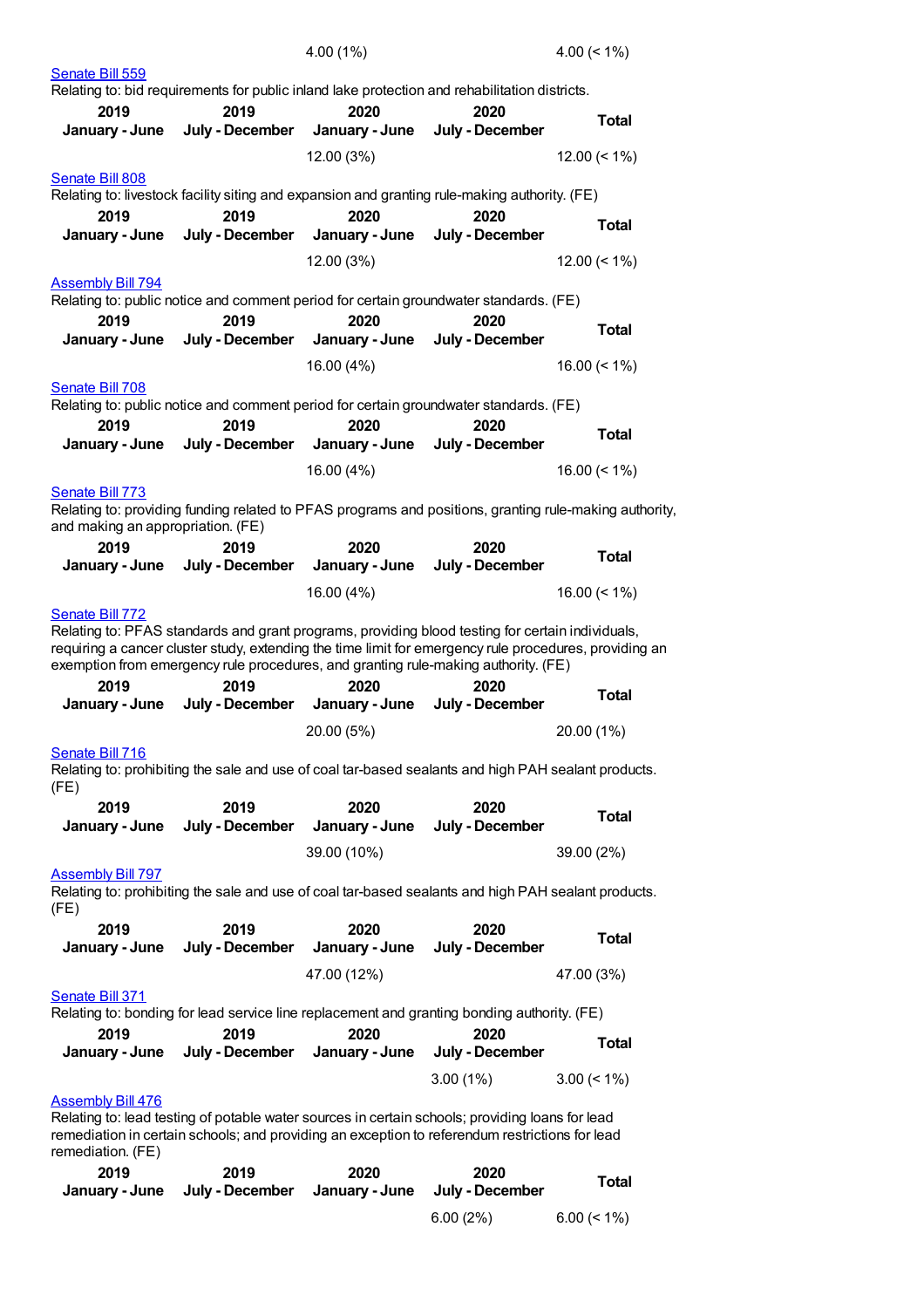## **Lobbying Effort On Budget Bill Subjects**

|                                          | Dept of Agriculture, Trade and Consumer Protection    |      |                         |                |
|------------------------------------------|-------------------------------------------------------|------|-------------------------|----------------|
| 2019                                     | 2019<br>January - June July - December January - June | 2020 | 2020<br>July - December | Total          |
| $5.00(1\%)$                              |                                                       |      |                         | $5.00 \le 1\%$ |
| <b>Natural Resources: Departmentwide</b> |                                                       |      |                         |                |
| 2019                                     | 2019<br>January - June July - December January - June | 2020 | 2020<br>July - December | Total          |
| $5.00(1\%)$                              |                                                       |      |                         | $5.00 \le 1\%$ |
| <b>Transportation: Departmentwide</b>    |                                                       |      |                         |                |
| 2019                                     | 2019<br>January - June July - December January - June | 2020 | 2020<br>July - December | Total          |
| 36.00 (7%)                               |                                                       |      |                         | 36.00 (2%)     |
|                                          | <b>Public Service Commission: Departmentwide</b>      |      |                         |                |
| 2019                                     | 2019<br>January - June July - December January - June | 2020 | 2020<br>July - December | Total          |
| 61.00 (12%)                              |                                                       |      |                         | 61.00(4%)      |
|                                          | <b>Natural Resources: Environmental Management</b>    |      |                         |                |
| 2019                                     | 2019<br>January - June July - December January - June | 2020 | 2020<br>July - December | Total          |
| 199.00 (39%)                             |                                                       |      |                         | 199.00 (12%)   |

## **Lobbying Effort On Administrtive Rulemaking Proceedings**

| Department of Natural Resources (NR)           | Numerical standards to minimize the concentration of polluting substances in groundwater                                                                                                                                                                                                                 |                        |                         |              |
|------------------------------------------------|----------------------------------------------------------------------------------------------------------------------------------------------------------------------------------------------------------------------------------------------------------------------------------------------------------|------------------------|-------------------------|--------------|
| 2019<br>January - June                         | 2019<br>July - December                                                                                                                                                                                                                                                                                  | 2020<br>January - June | 2020<br>July - December | <b>Total</b> |
|                                                | 5.00(1%)                                                                                                                                                                                                                                                                                                 | 8.00(2%)               | 22.00 (7%)              | 35.00 (2%)   |
| Department of Natural Resources (NR)           | Surface water quality criteria and analytical methods for poly- and perfluoroalkyl substances (PFAS)<br>including PFOS, PFOA, and any other PFAS for the purpose of protecting public health, and the<br>procedures in the Wisconsin Pollutant Discharge Elimination System ("WPDES") permitting program |                        |                         |              |
| 2019                                           | to implement the new water quality criteria<br>2019                                                                                                                                                                                                                                                      | 2020                   | 2020                    |              |
| January - June                                 | July - December January - June                                                                                                                                                                                                                                                                           |                        | July - December         | <b>Total</b> |
|                                                | $5.00(1\%)$                                                                                                                                                                                                                                                                                              | 8.00(2%)               | 38.00 (12%)             | 51.00 (3%)   |
| Department of Natural Resources (NR)<br>(PFOA) | The promulgation of new drinking water maximum contaminant levels for Per- and Polyfluoroalkyl<br>Substances (PFAS) including Perfluorooctanesulfonic acid (PFOS) and Perfluorooctanoic acid                                                                                                             |                        |                         |              |
| 2019                                           | 2019                                                                                                                                                                                                                                                                                                     | 2020                   | 2020                    | <b>Total</b> |
| January - June                                 | July - December                                                                                                                                                                                                                                                                                          | January - June         | July - December         |              |
|                                                | $5.00(1\%)$                                                                                                                                                                                                                                                                                              | 8.00(2%)               | 19.00 (6%)              | 32.00 (2%)   |
| Department of Natural Resources (NR)           | Targeted performance standards and prohibitions to abate pollution of groundwater by nitrate in                                                                                                                                                                                                          |                        |                         |              |
| sensitive areas                                |                                                                                                                                                                                                                                                                                                          |                        |                         |              |
| 2019<br>January - June                         | 2019<br>July - December                                                                                                                                                                                                                                                                                  | 2020<br>January - June | 2020<br>July - December | <b>Total</b> |
|                                                | 54.00 (12%)                                                                                                                                                                                                                                                                                              | 4.00(1%)               |                         | 58.00 (3%)   |
| Department of Natural Resources (NR)           | Regulating fire fighting foam that contains certain contaminants                                                                                                                                                                                                                                         |                        |                         |              |
| 2019<br>January - June                         | 2019<br>July - December                                                                                                                                                                                                                                                                                  | 2020<br>January - June | 2020<br>July - December | <b>Total</b> |
|                                                |                                                                                                                                                                                                                                                                                                          |                        | 83.00 (26%)             | 83.00 (5%)   |

## **Lobbying Effort On Topics Not Yet Assigned A Bill Or Rule**